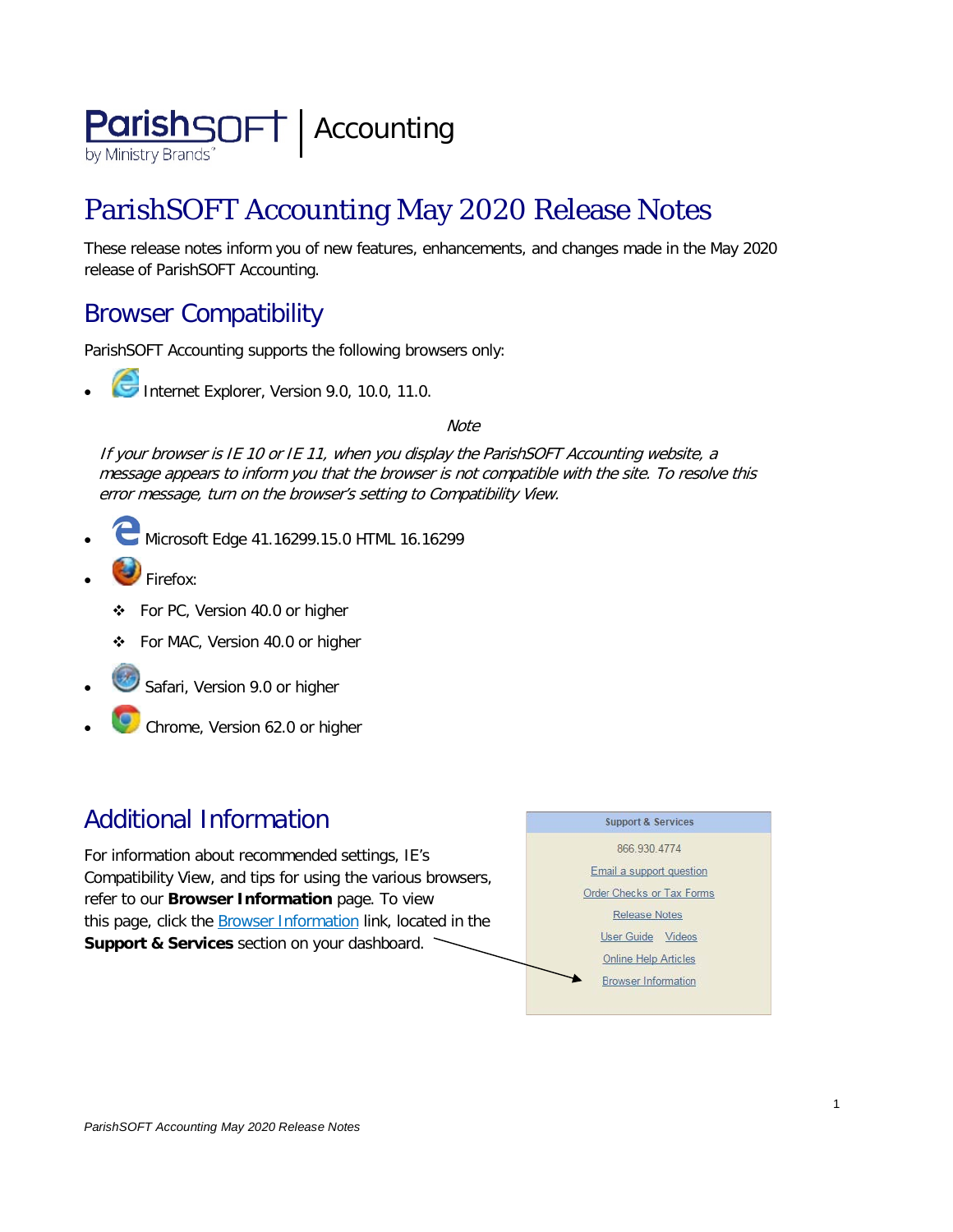### What's New

### Site-Wide

#### Website Address of ParishSOFT Accounting's Video Library Changed

The website address of our growing library of education and training videos has changed. Please make note of the site's new address:

<https://www.parishsoft.com/training/pathfinder/>

If you bookmark the website, be sure to update the address in your browser's bookmark manager.

**Consolidation Manager** 



#### Vendor 1099 Summary Report Added

Per customer request, we added a new report called **Vendor 1099 Summary**. This report provides a diocese with a count of vendors paid \$600.00 or more during a selected calendar year in each church it manages. If using pre-printed 1099 forms, a diocese can use the information in this report to determine how many forms to buy in bulk for its churches.

To generate the report, complete the following:



- 2. In the **Standard Reports** section, open the **Lists** group. Then, select the **Vendor 1099 Summary** option to display the configuration page.
- 3. Configure the report. Be sure to specify the correct calendar year and select which church or churches to include in the report.

Click Preview Report to view the report in the Report Viewer.

For each selected organization, the **# MISC Vendors** column shows the number of vendors paid \$600.00 or more in the selected calendar year.

If you scroll to the end of the report, the total number of vendors in all selected organizations is provided. A diocese can use this total to determine the number 1099 forms to order.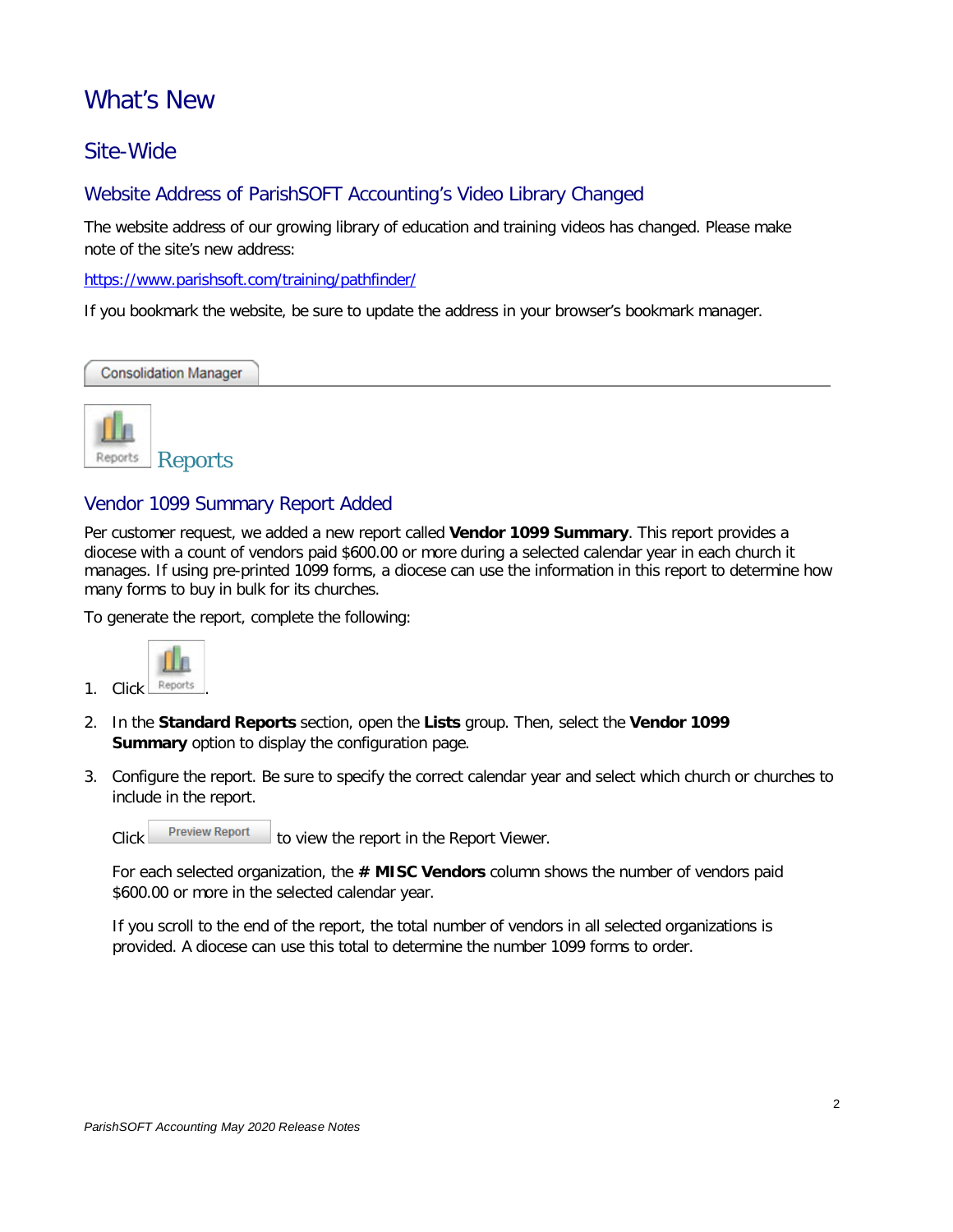

Vendors

#### Box Number References Removed from 'Print in 1099 Box' Options

Previously, descriptions of options in the **Print in 1099 Box** dropdown list on the **Vendors** > **1099/Checks** page included box number references (for example, **Box 1: Rents**). To support the upcoming release of IRS Form 1099-NEC, which will replace 1099-MISC box 7 for reporting nonemployee compensation, we removed the box number references from the dropdown list options. As shown in the illustration below, descriptions of options remain the same:





#### Employers Phone Number Can Be Printed on 1099 4-Up Blank Paper Form

Previously, the employer's phone number could not be printed on the 1099 4-Up blank paper form due to space limitations. We fixed this issue as follows:

- If the employer's phone number is specified in the 1099 Payer Info setup and the employer's address uses one address line, the phone number now prints on the form.
- If the employer's phone number is specified in the 1099 Payer Info setup and the employer's address uses two address lines, the phone number cannot be printed due to lack of space. If you need the phone number to appear on the form, do the following:



- 
- 2. Select the **1099 Payer Info** option.
- 3. Remove information from one of the employer's address line fields.

Space is now available to print the employer's phone number on the 1099 4-Up Blank Paper form.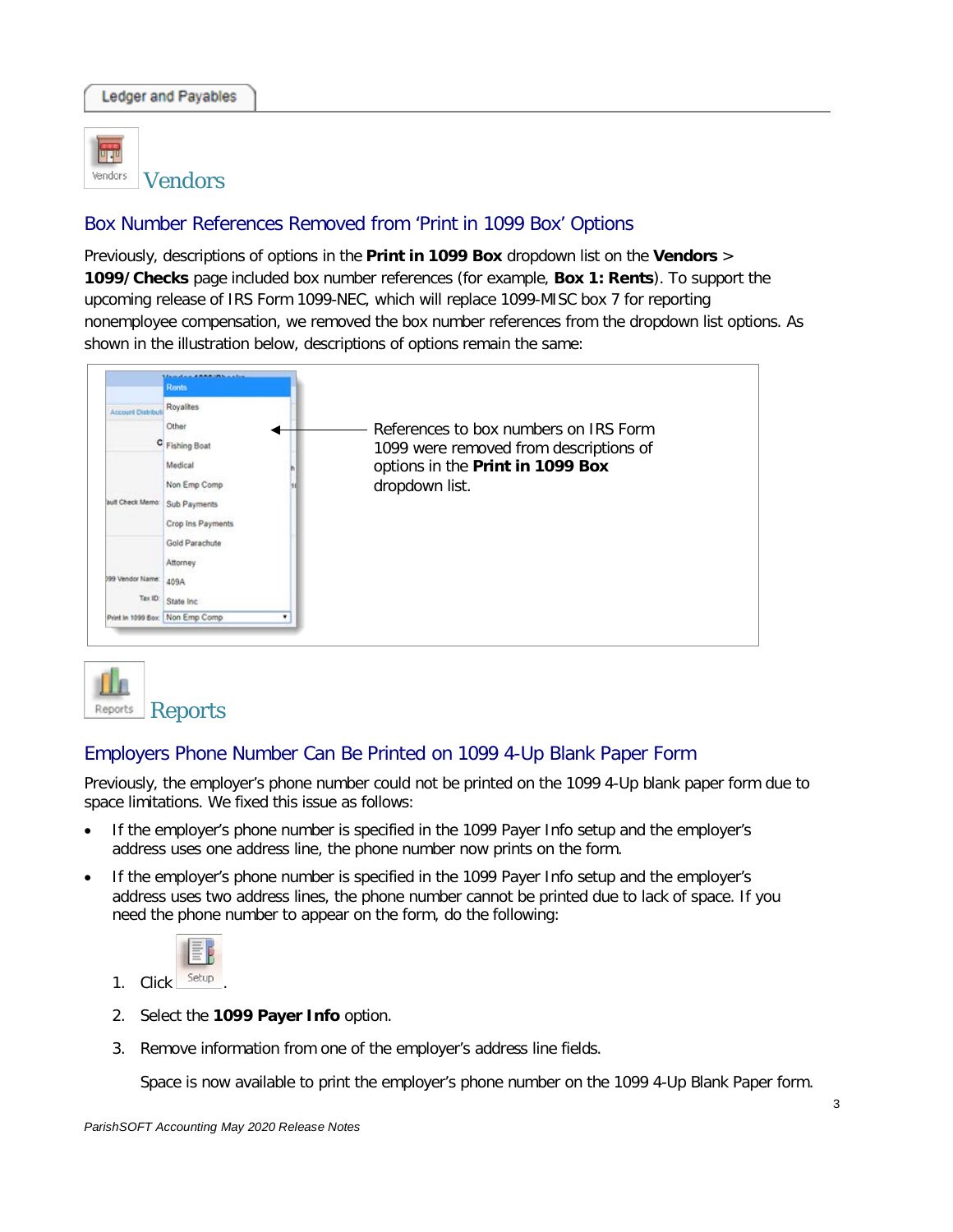#### 1099-Misc Review Report Added to Vendors Group

The **Standard Reports** > **Vendors** group now features a new report, called **1099-Misc Review**. The report shows the total number of 1099 vendors and the total dollar amount paid in the selected calendar year to individuals that used Form 1099 to report income. If using pre-printed 1099 forms, organizations can use the information in the report to determine the number of forms to order.

To generate a **1099-MISC Review** report, complete the following:



- 1. Click Reports
- 2. In the **Standard Reports** section, open the **Vendors** group.
- 3. Select the 1099-Misc Review option
- 4. Select the calendar year you are reporting on.
- 5. Select the vendors and specify the vendor type.
- 6. If desired, enter a subtitle for the report.
- 7. Click Preview Report to view the report in the Report Viewer.
	- For the years prior to 2020, the vendors listed in the report meet these conditions:
		- Have the **Print 1099 for this Vendor** option enabled in their vendor record.
		- Were paid \$600.00 or more in the selected calendar year.
	- For the year 2020 and beyond, the vendors listed in the report meet these conditions:
		- Have the **Print 1099 for this Vendor** checkbox is selected in their vendor record.
		- Were paid \$600.00 or more in the selected calendar year.
		- Do not have the **Non Emp Comp** option selected in the **Print in 1099 Box**  dropdown list in their vendor record.

#### New Options Added to Vendors Report Group

As a result of adding support for new and upcoming IRS tax forms, we modified the report options listed in the **Standard Reports** > **Vendors** group. In the **Vendors** group, these report options are now available for selection (see next illustration):

**Note** 

The 1099-MISC e-file and 1099-NEC e-file options are not currently available. They will be available in a release coming later this year.

- 1099-MISC Preview
- 1099-MISC Forms
- 1099-MISC e-file (coming late 2020)
- 1099-NEC Preview
- 1099-NEC Forms
- 1099-NEC e-file (coming late 2020)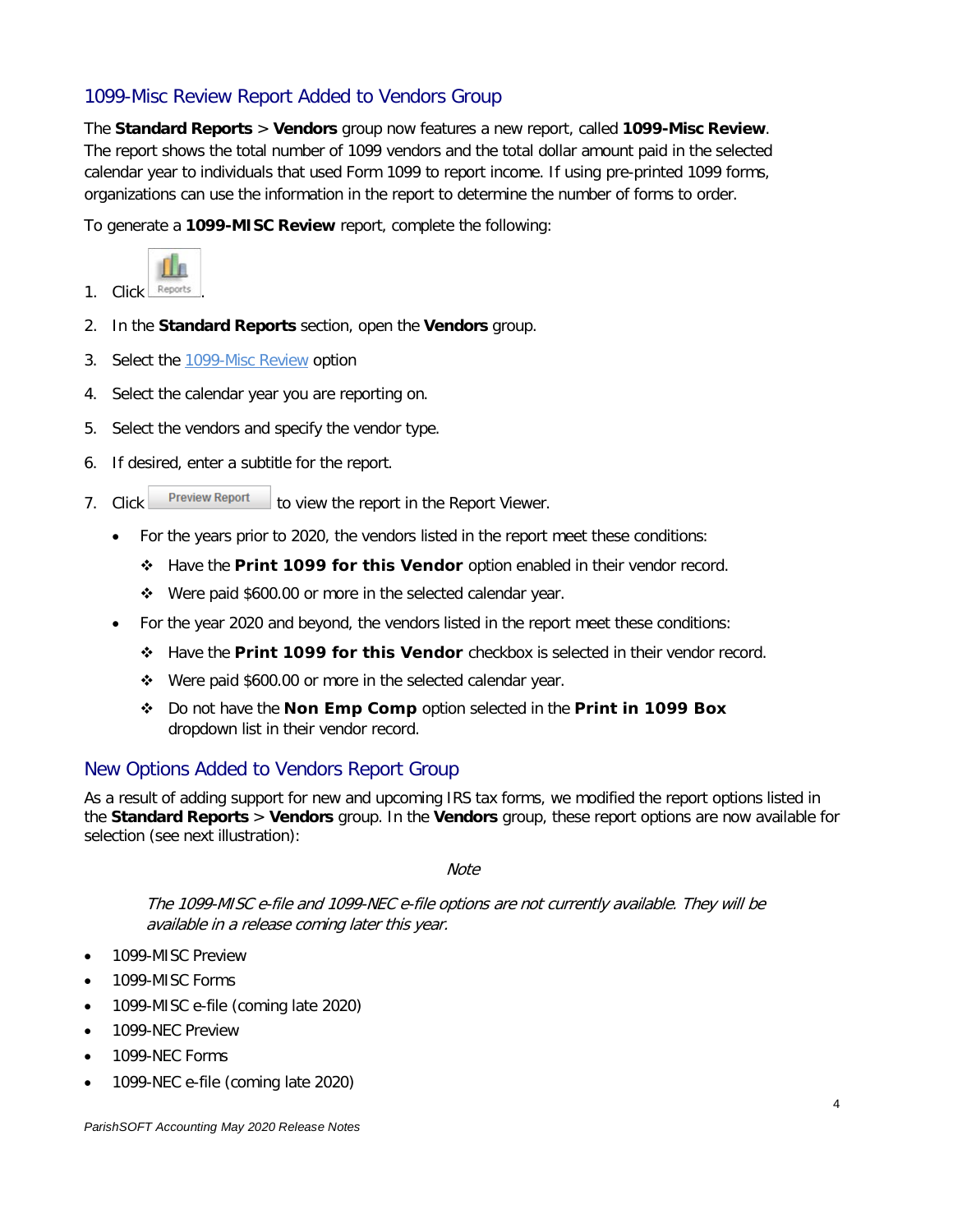#### 1099-MISC Form Updated to the Year 2020

Form 1099-MISC, used to report payments made to an organization's non-employees, is now updated to the year 2020. The updated form reflects the new IRS reporting requirements for reporting payments of \$600.00 or more to non-employees. You can the form in the **Standard Reports** > **Vendors** group, shown in the illustration below:

**Note** 



#### Form 1099-NEC Added

For 2020 reporting, the IRS will require employers to use Form 1099-NEC to separately report non-employee compensation from other 1099-MISC income. To comply with the new reporting requirements, we added the 1099-NEC form to the **Standard Reports** > **Vendors** group, shown in the previous illustration.

To generate this report, complete the following:



- 2. In the Standard Reports section, open the Vendors group.
- 3. Select the 1099-NEC Forms option
- 4. Select the calendar year you are reporting on.
- 5. Select the vendors and specify the vendor type.
- 6. In the **Form Name** section, select the type of form you want to use.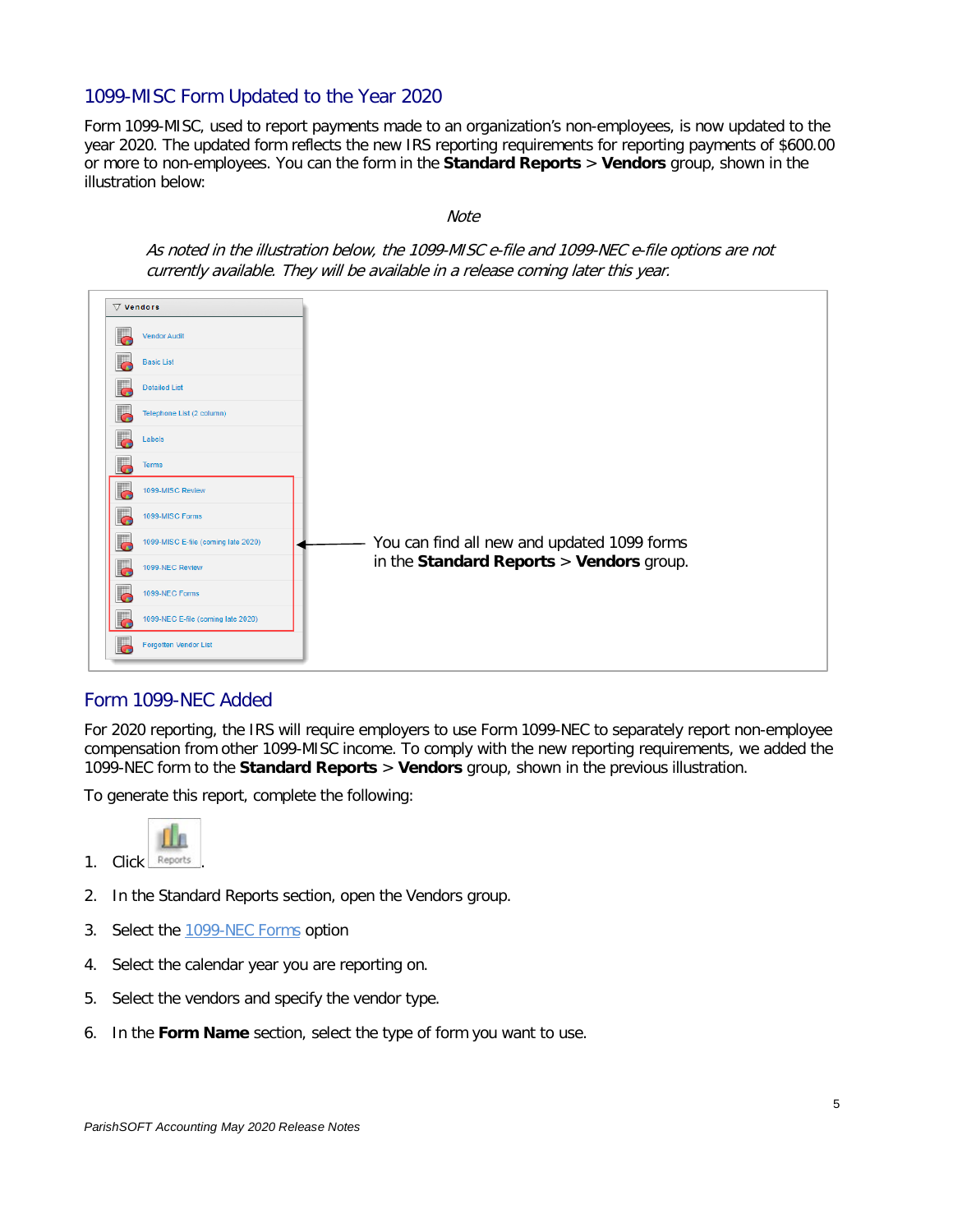- 7. If necessary, adjust the alignment settings for printing onto form paper. The form is moved in 1/100-inch increments.
- 8. Click **Preview Report** to view the report in the Report Viewer.

**Note** 

If you are printing a 1099 4-Up Blank form and the employer's telephone number fails to appear on the form, you need to edit the 1099 Payer Info form to remove information from one of the Address fields. Due to space limitations, the form cannot accommodate the employer's phone number if both fields contain information. To edit the form, see "Setting Up 1099 Payer Information" in the Ledger and Payables User Guide.

#### Preview Report for Form 1099-NEC Added

In the **Standard Reports** section, the **Vendors** group (see previous illustration) also features a new report called **1099-NEC Preview**. This report can help you determine the number of 1099-NEC forms to order (if you plan to use pre-printed forms). You can also use the information in this report to preview your 1099-NEC forms and check for errors prior to e-filing them.

To generate this report, complete the following:



- 1. Click Reports
- 2. In the **Standard Reports** section, open the **Vendors** group.
- 3. Select the 1099-NEC Review option
- 4. Select the calendar year you are reporting on.
- 5. Select the vendors and specify the vendor type.
- 6. If desired, enter a subtitle for the report.
- 7. Click **Preview Report** to view the report in the Report Viewer.

For the years prior to 2020, the vendors listed in the report meet these three conditions:

- Were paid \$600.00 or more in the selected calendar year.
- Have the **Print 1099 for this Vendor** checkbox is selected in their vendor record.
- Have the **Non Emp Comp** option selected in the **Print in 1099 Box**  dropdown list in their vendor record.